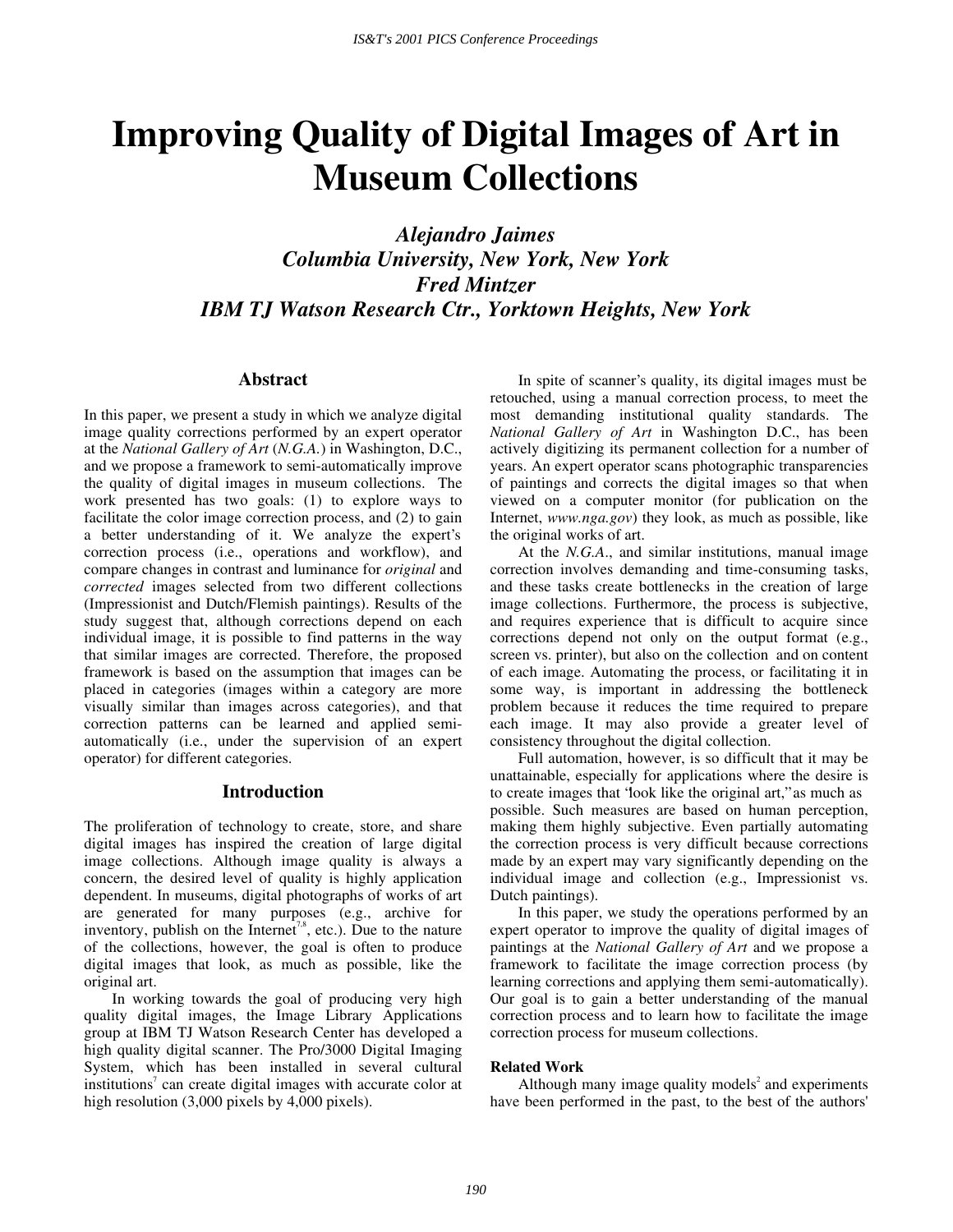knowledge, this is the first experiment of its type (i.e., expert input, cultural application, etc.). Similarly, the learning framework proposed is different from previous systems that concentrate on a single aspect (e.g., color appearance models<sup>1</sup>, color constancy<sup>3</sup>, color mapping), that are not based on expert input<sup>5</sup>, or that use a standardobserver approach to automatic quality corrections<sup>4</sup>.

# **Capture and Correction Process**

Because of logistical considerations, paintings and other works of art are first photographed (by professionals in specialized studios) using standard photographic equipment and film. Then, the film transparencies are scanned using the IBM Pro scanner, and corrected by an expert operator (for publication on the Internet) so that on a computer screen they look, as much as possible, like the original works of art (0).



*Figure 1. General overview of the digitization and publication process at the* N.G.A*..* 

The expert spends perhaps an hour working on each image, making corrections (e.g., adjustments to contrast, color balance, etc.) and viewing the original painting, until he is satisfied with the appearance of the image on a CRT. The correction process can be characterized by a sequence of operations (0) that depends on the *format and purpose of image output* (in this case publication on the Internet), the *image content*, and the *expert's subjective evaluation*. Although objective quality measures are important, each decision is made by the expert based on his experience (in this case several years at the *N.G.A*.).



*Figure 2. Image correction operations.* 

# **A Learning Framework**

We propose a framework whose goal is to facilitate the series of steps that are usually carried out by the operator in the correction process. The system we propose consists of two modules, one for *training* and one for *automatic correction* (0). During the training phase, the goal is for the system to learn to make corrections, from input provided by an expert. It is desirable for the system to identify patterns in the correction process, particularly in what we will call *correction factors*: (1) *what* types of corrections are needed (i.e., which operations to use), (2) *where* (i.e., to which images or types of images they should be applied), (3) *when* (i.e., in what order), and (4) *how* they should be applied (i.e., specific operation parameters). Our hypothesis is that, for a given application (e.g., publishing images on the Internet at the *N.G.A.*), decisions regarding the *correction factors* are highly dependent on *specific visual content categories* within the image collection (e.g., Impressionist paintings vs. Dutch/Flemish paintings). As a consequence, the first step in the training process consists of separating images into categories, where images within a category are more similar visually than images across categories. Patterns in the correction process, then, are learned independently for each category, and applied to future images depending on the image's category.



*Figure 3. Overall system framework. Depending on the training scenario, different features are extracted during training and used in the automatic correction phase.* 

#### **Training Phase**

For a given category (e.g., Impressionist paintings), there can be three different scenarios corresponding to the training phase, depending on the amount of information available. In *scenario I*, the individual correction operations (functionality and parameters) performed by the operator are known to the learning system. The input to the learning module, then, for each corrected image, consists of a set of features for the *original* image (e.g., histogram), and an ordered list of operation-parameter pairs (e.g*., S={{O1, P1},*   $\{O_{p}, P_{p}\}, \ldots, \{O_{p}, P_{n}\}\}\$ , where  $O_{i}$  is an operation and  $P_{i}$ corresponds to operation  $O_i$ 's parameters }).

In *scenario II*, the system will have access to the *original* and *corrected* images, and the system's designer will have *general* knowledge regarding the operations that were used in the correction process. Based on this general knowledge, the system is designed to extract features that reflect differences (caused by specific corrections) between the *original* and *corrected* images. For example, if it is known that contrast is usually corrected by the operator, a set of features,  $F=f(f_p, f_p, ..., f_n)$ , that specifically measure change in contrast can be extracted. The input to the training module, then, for each image, will consist of a set of features for the *original* image alone (e.g., histogram), and a set of features extracted from the differences between the *original* and *corrected* images. This scenario, described in more detail in the Data Analysis section, corresponds to the setup of our study at the *N.G.A.*.

In *scenario III*, there is no information about the operations. Like in *II*, the system must analyze the differences between *original* and *corrected* images, and extract features to be used in a training set. The features extracted, however, will be not be based on any information about the possible operations being performed.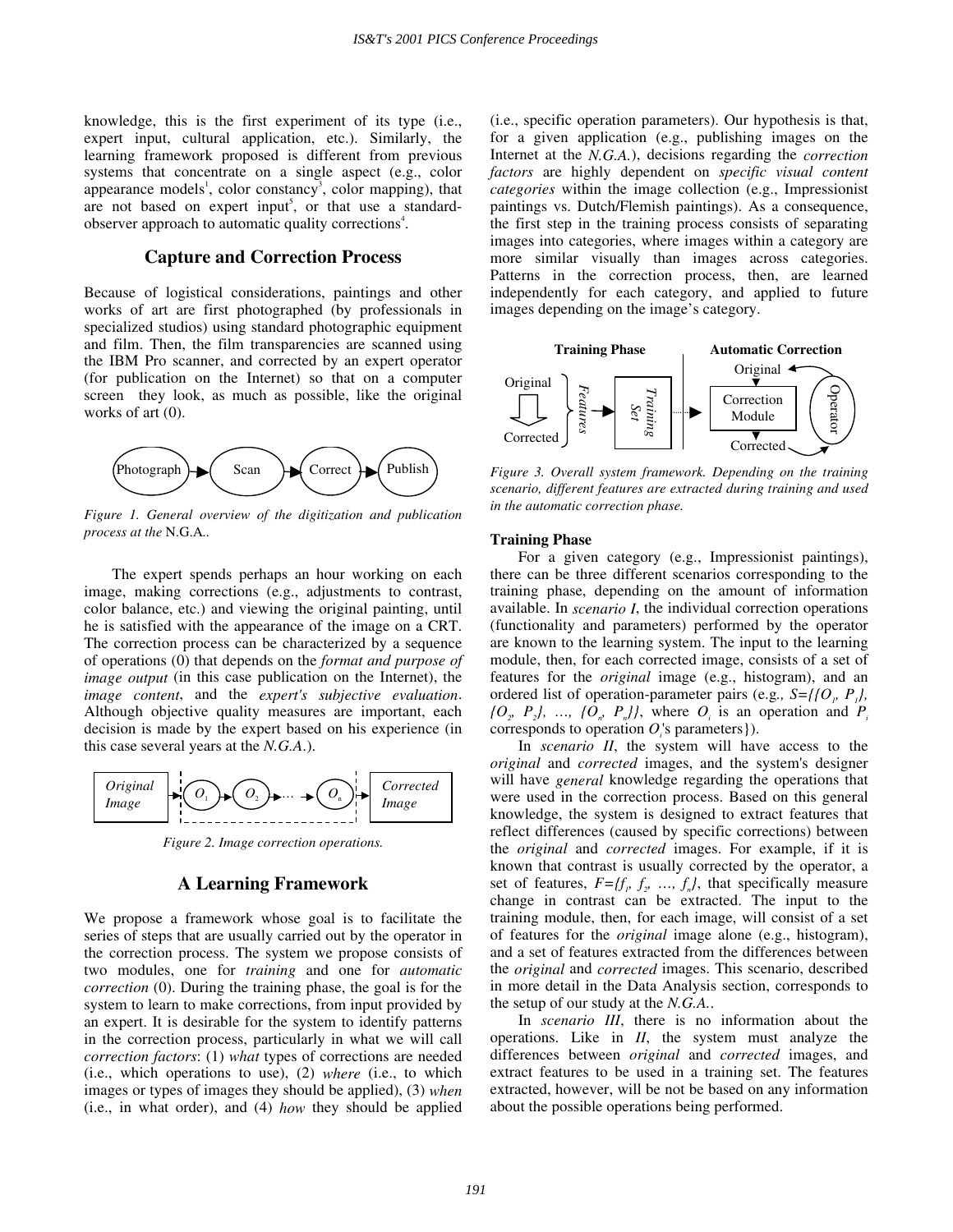#### **Learning and Automatic Correction**

One possibility for the learning component is to use unsupervised learning, where training examples (e.g., *original* images from the previous section) are clustered, based on their feature (e.g., histogram), according to a similarity metric (e.g., Euclidean distance). In the automatic correction process, the image to be corrected is placed in the appropriate cluster (based on similarity with the training images), and corrections are applied based on the corrections that were performed to the training images in the same cluster. If this approach is taken, to perform clustering it is necessary to extract, from the new image, the same features that were extracted from the *original* images in the training stage (e.g., histogram). Note that those features could also be used to learn/automatically determine a given image's category (e.g., Impressionist painting).

Once the clustering has been performed, the type of correction that is made depends on the training scenario. In *scenario I*, for example, it would be possible to apply a sequence of operations, with known parameters, to the new image. The actual operations and parameters could be determined as a function of the corrections made to training images in the same cluster.

In *scenarios II*, and *III*, there is no access to operation lists within a cluster. During training, the features extracted from pairs of *original-corrected* images have to be designed to measure specific aspects of the image correction process, and determine the actual correction that could have produced the changes. In the analysis presented in this paper, for example, we focus on analyzing changes in contrast. From the *original/corrected* images, the choice was made to extract a feature that measured the mapping of L\* values (CIE Ligthness) from the *original* image to the *corrected* image. The results, as will be explained in the Data Analysis section, can be applied directly to correct the contrast of new images.

## **Analysis of Correction Process**

At the *N.G.A*. the expert operator has been using an off-theshelf software program for a number of years; the list of operation-parameter pairs of *scenario I* is not available. To have access to detailed operation information it would have been possible to build new software with functionality similar to that of the software used by the expert. Given his experience of several years with the current setup, however, this was not a viable option, particularly because it is not possible to implement *exactly* the same operations of the software currently being used (detailed information about the current implementation is not available). It would have been necessary for the expert to learn the effect of (even slightly) different operations, possibly affecting the correction process. Another possibility would have been to ask a different person to train the new system, but that was not adequate in terms of our study because one of the goals was to gain some insight into the image correction process as performed by an expert operator.

The expert was interviewed on several occasions, to obtain some knowledge about the image correction process, described next and outlined in 0.



*Figure 4. Image correction process.* 

*Contrast:* start by slightly increasing contrast. The color balance changes made in the following step affect luminosity, so large initial changes in contrast can create an image whose contrast is too high to begin with and that cannot be easily corrected.

*Color Balance:* add or subtract colors in the shadows, mid tones, or highlights. This is done until the colors match "fairly well," after which the operator goes back to adjust the contrast slightly. Several iterations are performed, going back and forth between *color balance* and *contrast*.

*Unsharp Masking:* performed with typical values ranging between 30%-50%, 2.0-4.0 radius, and 0 threshold.

*Local Retouching:* isolated areas of the image are selected for adjustment. Usually pure reds look "too orange", so the hue/saturation controls are used. Additionally, the shadows are sometimes separated and the levels control (used for contrast, in step one) is used to make them lighter. The same method is used to darken highlights if needed. Once the isolated areas have been corrected, the expert goes back to make new global adjustments, often performing the second pass a few hours later.

The descriptions provided by the expert are important in that they highlight several issues: (1) the process in highly subjective in each of the *correction factors* described earlier (*what, when, where*, and *how* corrections are made), (2) in spite of the subjectivity, the operator uses a fairly stable workflow in the correction process.

#### **Data Analysis**

The goal of the experiments was to analyze the *original* images (those scanned by the operator) and compare them with the images *corrected* by the operator. Two sets of images were used (see Annex A), one of 19 Dutch/Flemish portraits and one of 19 Impressionist paintings. We plotted the  $L^*$  histograms for each image (Fig. 5), and the  $L^*$ mapping of values of each *original* image to the L\* values of the corresponding *corrected* image (0).

As Fig. 5 shows, the differences in histograms between the two categories are quite significant. This suggests, as was discussed in the Automatic Correction section, that histograms could be used in the training stage to automatically classify images into different categories. Additionally, the histograms within a category (e.g., Impressionist paintings) could be used as features to cluster visually similar images together. Although this is difficult to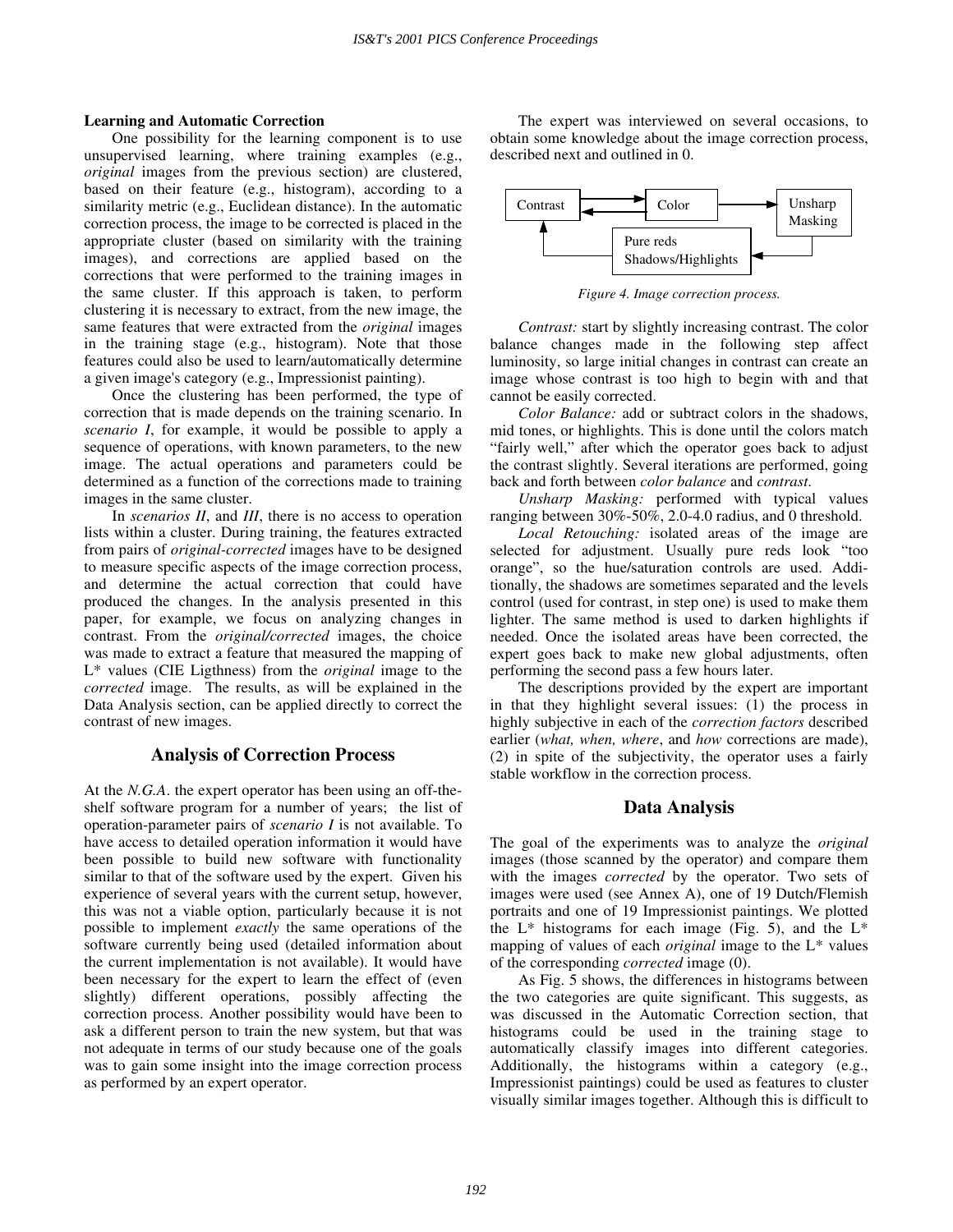see in the figure, in the experiments, it was possible to find clusters in terms of visual appearance (in the same category) and their corresponding histogram clusters. We also found that the mapping of  $L^*$  to change contrast varied, and that the variation was related to variations in the histogram. In other words, the data suggests that new images can be clustered according to their histogram, and that their contrast can be changed using  $L^*$  mapping functions that are used for images with similar histograms. In 0, notice that clusters in the  $L^*$  mapping functions are quite evident, and that the mapping differs between the collections, when we plot the mean function for each of the collections (0, right).



*Figure 5. L\* histogram plots for* original *(solid lines) and*  corrected *(dotted lines) images of Impressionist paintings (left) and Dutch/Flemish paintings (right).* 



*Figure 6. Functions that map L\* values from* original *to* corrected *images, for Impressionist paintings (top) and Dutch/Flemish paintings (bottom). Figures on the left show four separate clusters in each category, while figures on the right show the mean for each category.* 

# **Conclusions and Future Work**

We proposed a framework to learn corrections to digital images, made by an expert, in a museum setting. We analyzed actual data from two sets of images corrected by an expert from the *National Gallery of Art* in Washington, D.C. (USA). In particular, we examined a set of images in two different categories (Impressionist, and Dutch/Flemish paintings). Our study showed that the two collections show differences in the histograms, and that the contrast corrections made were different between the two collections. This supports our hypothesis that although corrections are image-dependent, it is possible to find similar correction patterns in images that are visually similar (i.e., in the same category). Since similar corrections were found for images in the same category, this study also suggests the possibility of constructing systems that learn correction patterns that are category specific, and apply them to images depending on their category. Our future work includes the implementation of the learning framework proposed, as well as a more extensive analysis of images and image features.

# **Acknowledgements**

The authors wish to express their gratitude to Neal Johnson, at the National Gallery of Art for his generous help, and to Ric Snyder for helping provide access to the N.G.A's transparencies. Additionally, the authors would like to thank Jim Christensen of IBM for providing some of the software used in the project, and Gordon Braudaway of IBM for providing insight during many discussions and for also providing some of the software used in this project.

# **References**

- 1. D. Adkins, et. al., "Color Mapping Using Neural Networks," *IS&T/SID Color Imaging Conference*, Scottsdale, AZ, 1993.
- 2. Boldrin et. al., "Learning Color Appearance Models," *IS&T*   $5<sup>th</sup> Color Imaging Conference, Scottish, AZ, Nov. 1997.$
- 3. P.G. Engeldrum, "Image Quality Modeling: Where Are We?," *IS&T PICS Conference*, Savannah, Georgia, 1999.
- 4. B. Funt, et. al., "Learning Color Constancy,"  $4<sup>th</sup> IS&T/SID$ *Color Imaging Conference*, Scottsdale, AZ, 1995.
- 5. B. O. Hultgren, "The Role of a Virtual Observer in an Automatic, Image Processing System," *IS&T PICS Conference*, Portland, Oregon, May 1998.
- 6. P. Laihanen, et. al., "Automatic Colour Correction," 2<sup>nd</sup> *IS&T/SID Color Imaging Conference*, Scottsdale, AZ, 1994.
- 7. F. Mintzer, "Developing Digital Libraries of Cultural Content for Internet Access," *IEEE Comm. Mag.*, Jan. 1999.
- 8. F.C. Mintzer, et. al., "Toward On-line, Worldwide Access to Vatican Library Materials," *IBM J.R&D*, 4(2):139-162, March 1996.

# **Appendix**

At the *N.G.A*., the paintings were photographed by professional photographers in special studios. The resulting color transparencies (typically 8x10 inches) were scanned at the *N.G.A.* using the IBM Pro Imaging System. The images were then corrected by the expert, and published on the Internet. The original scans for the images published on the Internet were not available at the *N.G.A..* Therefore, we replicated the IBM scanner setup at the IBM TJ Watson Research Center, and obtained copies of the original 8x10 transparencies. The transparencies were then scanned to replicate the *original* digital images. We used a collection of 38 images from the *N.G.A.*, 19 Impressionist paintings  $(19<sup>th</sup>/20$  Century), and 19 Dutch/Flemish portraits  $(17<sup>th</sup>C)$ .